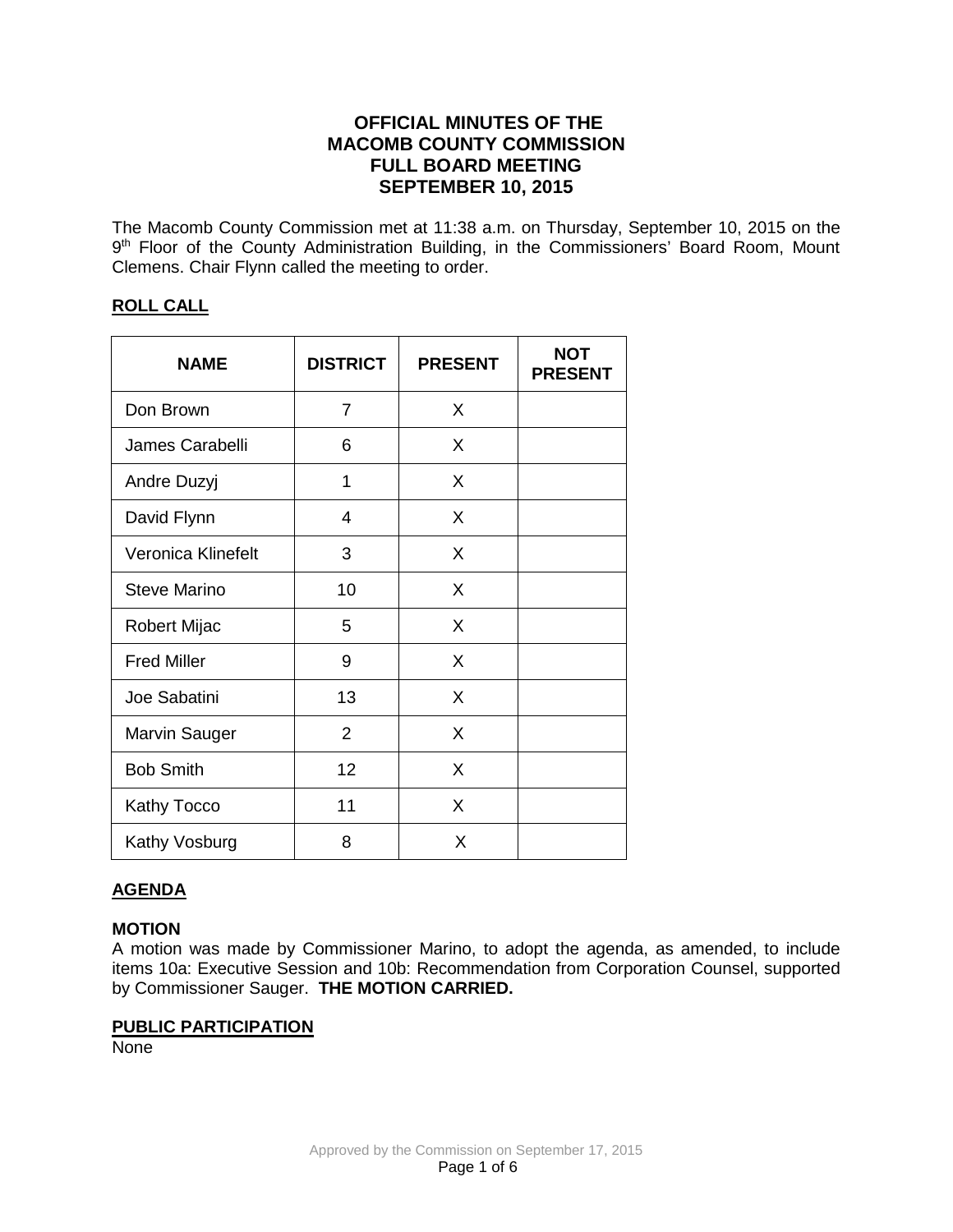## **CORRESPONDENCE FROM EXECUTIVE**

None

#### **BOARD APPOINTMENTS**

#### a) **JURY COMMISSION**

2 vacancies; (1 term expiration in May, 2015; new term is "upon appointment" to 05/31/21. 1 term due to resignation in November, 2013; new term is "upon appointment" to 05/31/19). 2 applications.

### **MOTION**

**R15-209** A motion was made by Commissioner Miller to approve the appointment of Leo LaLonde, Democrat, to the Jury Commission, term commencing upon appointment and expiring 05/31/21, supported by Commissioner Carabelli. **THE MOTION CARRIED.**

#### **MOTION**

**R15-210** A motion was made by Commissioner Miller to approve the appointment of Ben Aloia, Republican, to the Jury Commission, term commencing upon appointment and expiring 05/31/19, supported by Commissioner Carabelli. **THE MOTION CARRIED.** (Record Marino and Vosburg NO votes).

# b) **SUBSTANCE USE DISORDER (SUD) OVERSIGHT ADVISORY BOARD**

2 vacancies; 3 year terms, 10/01/15 to 09/30/18. 6 applications.

A roll call vote was taken:

Beckett received 0 votes.

Chambers received 0 votes.

Voting for Gross were: Mijac, Miller, Sauger, Duzyj and Tocco. Gross received 5 votes.

Voting for Rager were: Klinefelt, Mijac, Miller, Sauger, Vosburg, Brown, Tocco and Flynn. Rager received 8 votes. Voting for Sage were: Klinefelt, Marino, Sabatini, Smith, Carabelli and Duzyj. Sage received 6 votes.

Voting for Zemke were: Marino, Sabatini, Smith, Vosburg, Brown, Carabelli and Flynn. Zemke received 7 votes.

**R15-211** Kathleen Rager, and Ryan Zemke were appointed to the Substance Use Disorder (SUD) Oversight Advisory Board, three-year terms from 10/01/15 to 09/30/18.

### **GOVERNMENT OPERATIONS COMMITTEE MEETING – September 8, 2015**

No committee recommendations.

### **HEALTH AND HUMAN SERVICES COMMITTEE MEETING – September 9, 2015**

No committee recommendations.

## **JUSTICE & PUBLIC SAFETY/FINANCE COMMITTEE MEETING – September 9, 2015**

No committee recommendations.

### **FINANCE COMMITTEE MEETING – September 10, 2015**

The reading of the recommendations from the Finance Committee was waived and a motion was made by Chair Miller, supported by Vice-Chair Brown, to adopt the committee recommendations.

Chair Flynn separated Item #9.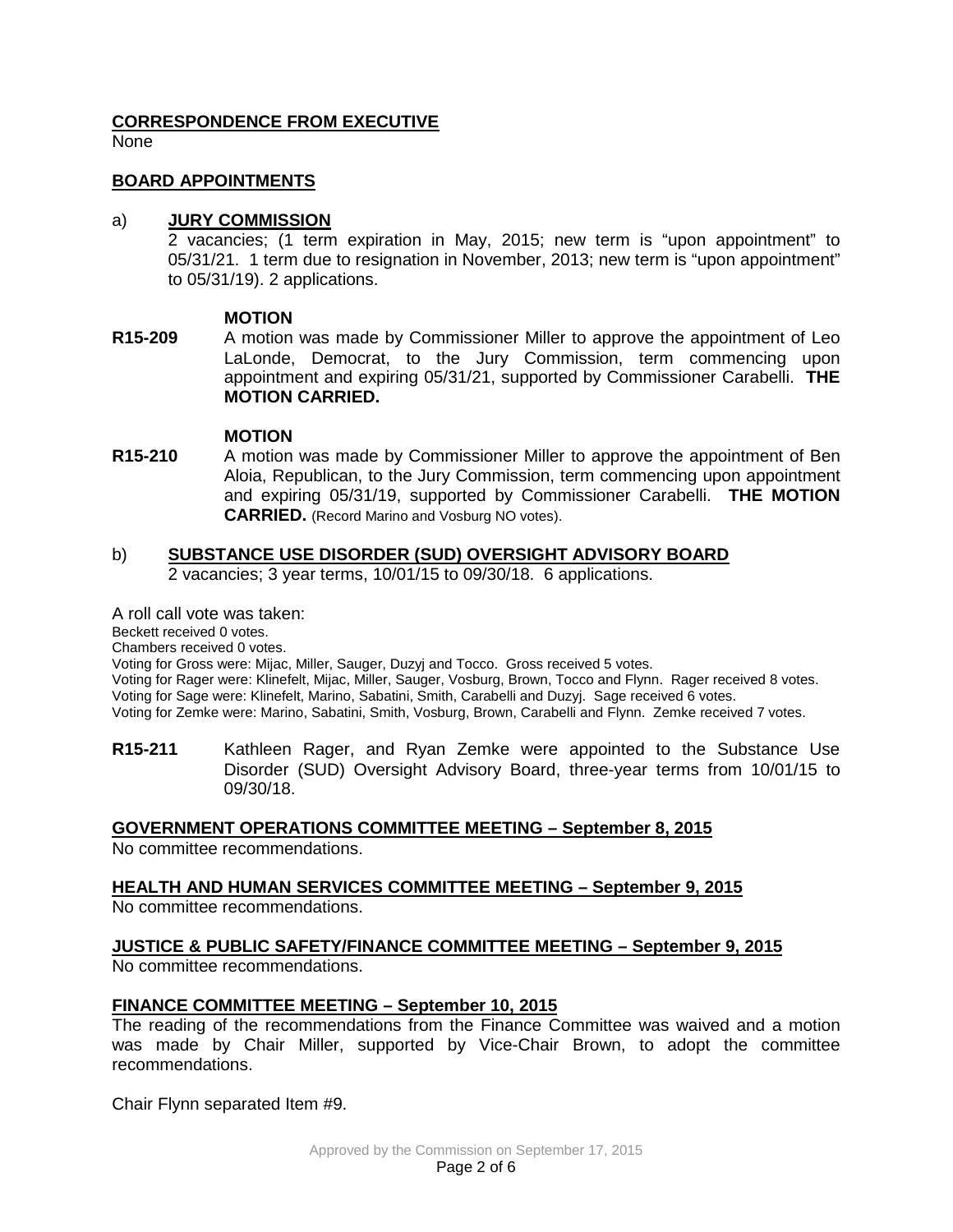- **R15-212** Authorize the Clerk/Register of Deeds contract with Xerox Corporation to continue to index land records, for five years, at a rate reduction of \$0.045 per document for a per document cost of \$1.455, for an approximate annual cost of \$223,608; funds are available in the Register of Deeds Technology Fund; further, a copy of this Board of Commissioners' action is directed to be delivered forthwith to the Office of the County Executive.
- **R15-213** Concur with the Sheriff's Office's request to approve the contract renewal for law enforcement services with Harrison Township for the term of January 1, 2016 through December 31, 2018 for a total three year cost of \$4,400,870; further, a copy of this Board of Commissioners' action is directed to be delivered forthwith to the Office of the County Executive.
- **R15-214** Concur with the Sheriff's Office's request to approve the contract renewal for law enforcement services with Lenox Township for the term of January 1, 2016 through December 31, 2018 for a total three year cost of \$1,848,365; further, a copy of this Board of Commissioners' action is directed to be delivered forthwith to the Office of the County Executive.
- **R15-215** Concur with the Sheriff's Office's request to approve the contract renewal for law enforcement services with Macomb Township for the term of January 1, 2016 through December 31, 2018 for a total three year cost of \$10,169,047; further, a copy of this Board of Commissioners' action is directed to be delivered forthwith to the Office of the County Executive.
- **R15-216** Concur with the Sheriff's Office's request to approve the contract renewal for law enforcement services with the City of Mt. Clemens for the term of January 1, 2016 through December 31, 2018 for a total three year cost of \$7,004,523; further, a copy of this Board of Commissioners' action is directed to be delivered forthwith to the Office of the County Executive.
- **R15-217** Concur with the Sheriff's Office's request to approve the contract renewal for law enforcement services with the Village of New Haven for the term of January 1, 2016 through December 31, 2018 for a total three year cost of \$1,848,365; further, a copy of this Board of Commissioners' action is directed to be delivered forthwith to the Office of the County Executive.
- **R15-218** Concur with the Sheriff's Office's request to approve the contract renewal for law enforcement services with Washington Township for the term of January 1, 2016 through December 31, 2018 for a total three year cost of \$6,161,218; further, a copy of this Board of Commissioners' action is directed to be delivered forthwith to the Office of the County Executive.
- **R15-219** Approve the proposed contract with Correct Care Solutions, LLC, to provide health services for the Juvenile Justice Center; further, a copy of this Board of Commissioners' action is directed to be delivered forthwith to the Office of the County Executive.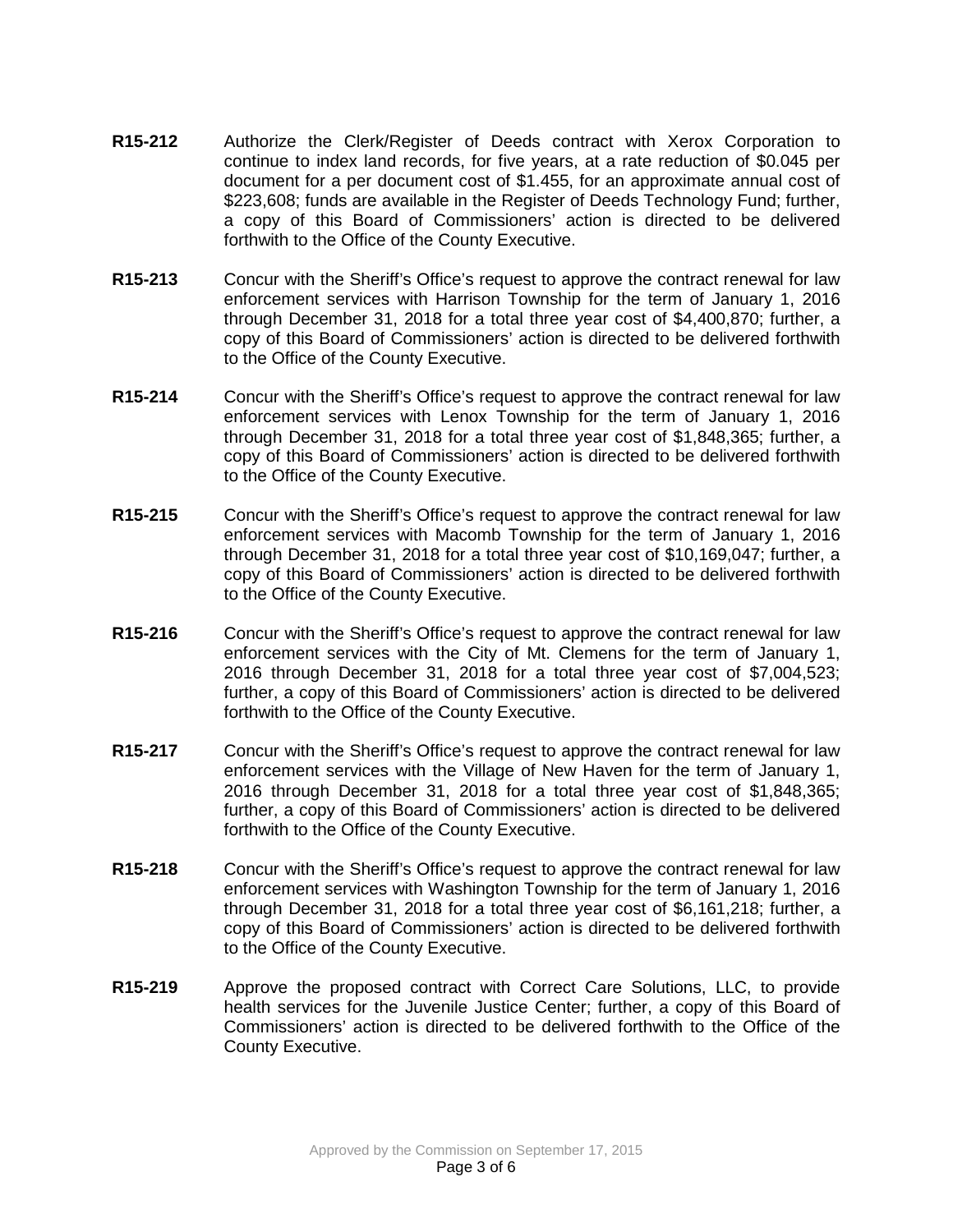## **SEPARATED MOTION**

Adopt the FY 2016 Comprehensive General Appropriations Ordinance as recommended by the Board Chair; further, a copy of this Board of Commissioners' action is directed to be delivered forthwith to the Office of the County Executive. (Record No votes: Marino and Vosburg)

### **MOTION TO AMEND**

**R15-220** Commissioner Klinefelt made a motion to amend the ordinance to add \$60,000 for salary increases in the Prosecutor's Office that will ultimately be paid by forfeiture funds, with a stipulation that, in the event for any reason those funds cannot be used for that purpose, those funds will go back, supported by Commissioner Marino.

A roll call vote was taken:

Voting Yes were: Klinefelt, Marino, Mijac, Sauger, Smith, Carabelli, Duzyj and Tocco. There were 8 Yes votes. Voting No were: Miller, Sabatini, Vosburg, Brown and Flynn. There were 5 No votes.

## **THE MOTION TO AMEND CARRIED.**

### **AMENDED SEPARATED MOTION**

**R15-221** Adopt the FY 2016 Comprehensive General Appropriations Ordinance as recommended by the Board Chair with \$60,000 added for salary increases in the Prosecutor's Office that will ultimately be paid by forfeiture funds, with a stipulation that, in the event for any reason those funds cannot be used for that purpose, those funds will go back; further, a copy of this Board of Commissioners' action is directed to be delivered forthwith to the Office of the County Executive.

A roll call vote was taken on the separated motion as amended. Voting Yes were: Klinefelt, Mijac, Miller, Sauger, Smith, Brown, Duzyj, Tocco and Flynn. There were 9 Yes votes. Voting No were: Marino, Sabatini, Vosburg and Carabelli. There were 4 No votes.

## **THE SEPARATED MOTION AS AMENDED CARRIED.**

### **R15-222** Adoption of the FY 2016 Comprehensive General Appropriations Ordinance

A roll call vote was taken:

Voting Yes were: Klinefelt, Mijac, Miller, Sauger, Smith, Brown, Duzyj, Tocco and Flynn. There were 9 Yes votes. Voting No were: Marino, Sabatini, Vosburg and Carabelli. There were 4 No votes.

## **THE ORDINANCE WAS ADOPTED.**

### **PROCLAMATIONS**

### **MOTION**

A motion was made by Commissioner Duzyj, to adopt the following Proclamation, supported by Commissioner Smith.

**R15-223** Recognizing National Welcoming Week and Proclaiming September 12-20, 2015 as Welcoming Week in Macomb County (offered by Duzyj; recommended by Health and Human Services Committee on 09/09/15) (Marino & Vosburg voted NO at committee)

**THE MOTION CARRIED.** (Record No votes from Marino and Vosburg)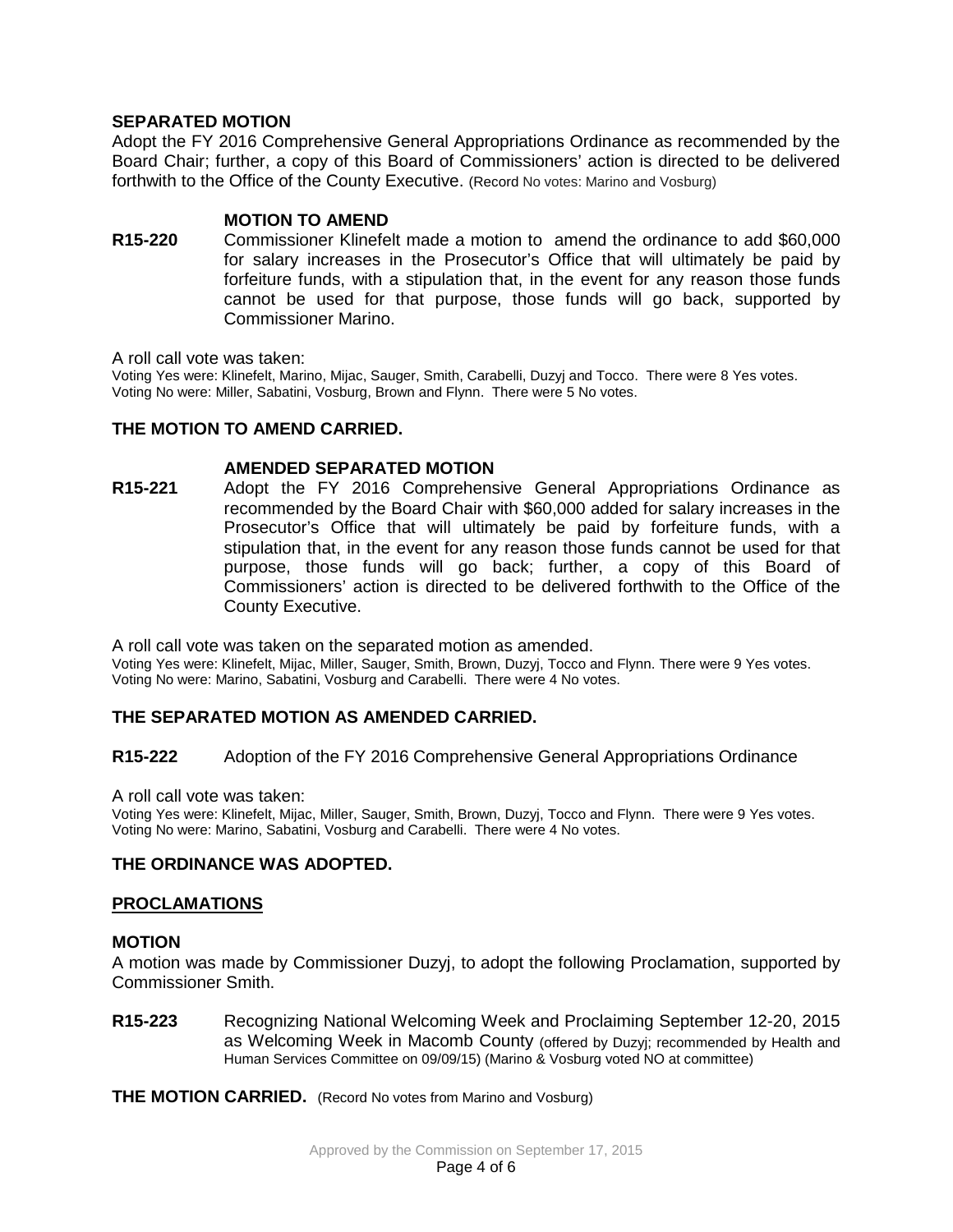### **MOTION**

A motion was made by Commissioner Marino, to adopt the following Proclamation, supported by Commissioner Brown.

**R15-224** Commending Congresswoman Candice Miller on being inducted into the Michigan Women's Hall of Fame (offered by entire Board; recommended by Justice and Public Safety/Finance Committee on 09/09/15)

#### **THE MOTION CARRIED.**

#### **NEW BUSINESS**

None

### **EXECUTIVE SESSION TO DISCUSS ATTORNEY/CLIENT PRIVILEGED CORRESPONDENCE FROM CORPORATION COUNSEL DATED SEPTEMBER 4, 2015.**

#### **MOTION**

A motion was made by Commissioner Miller to go into executive session, supported by Commissioner Sauger.

#### A roll call vote was taken:

Voting Yes were: Klinefelt, Marino, Mijac, Miller, Sabatini, Sauger, Smith, Vosburg, Brown, Carabelli, Duzyj, Tocco and Flynn. There were 13 Yes votes.

There were 0 No votes.

#### **THE MOTION CARRIED.**

*The board entered an executive session at 11:55 a.m. with it ending at 11:59 a.m.*

#### **RECOMMENDATION FROM CORPORATION COUNSEL RE: CASE OF SCOTT AMTHOR VS. COUNTY OF MACOMB**

#### **MOTION**

**R15-225** A motion was made by Commissioner Vosburg to concur in the recommendation of Corporation Counsel concerning the case of Scott Amthor vs. County of Macomb, et al; further, a copy of this Board of Commissioners' action is directed to be delivered forthwith to the Office of the County Executive, supported by Commissioner Klinefelt. **THE MOTION CARRIED.**

#### **PUBLIC PARTICIPATION**

None